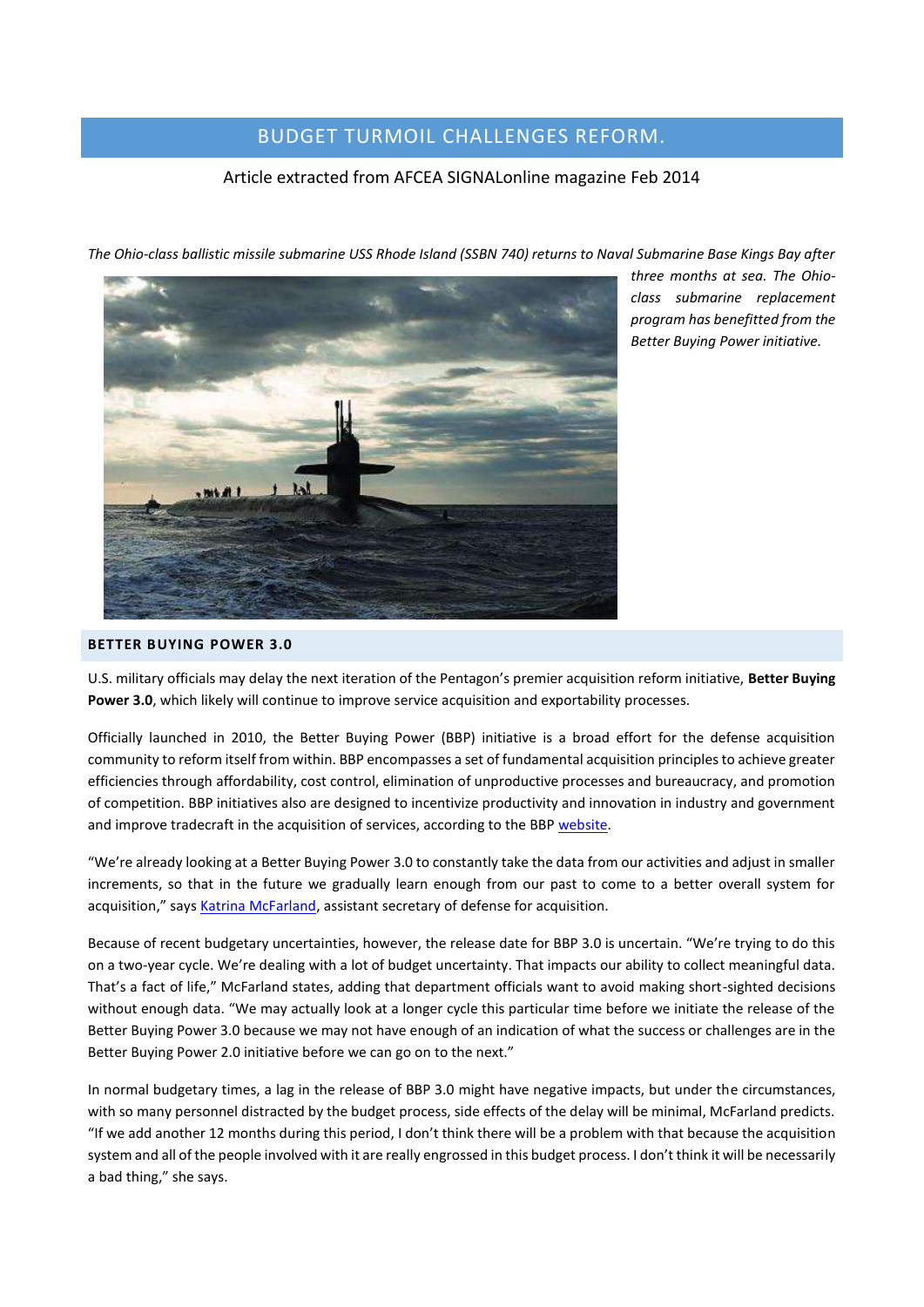And despite the delay, some reforms will continue to be implemented. "It doesn't stop us from taking on initiatives in between, but we like to have things that we can, as an organization, take on as a whole rather than as pieces and parts. Still, we have taken a look at some initiatives that are not going to be waiting until 3.0 comes out," she reveals.

#### BBP 3.0 IMPROVEMENTS

McFarland suggests some changes likely will be included in BBP 3.0. "One of the larger areas that we're looking at internally is how to improve service procurement. We've initiated a lot of activity over the last three or four years, but we've had opportunities to improve even further in that area because it's pretty much a whole-earth transformation," she reports.

The department is planning to release much more detailed instructions on service acquisition, McFarland explains. The department likely will issue purchasing instructions specifically for services. "Service contracting has been a component within the DoD 5000," she says, referring to the department's fundamental acquisition instruction directive, the most recent version of which is 5000.2. "Traditional 5000 work is commodity, whether it's ships or information technology. There was a section on it for service contracting, but it wasn't adequate to cover what we had learned. So, we're increasing our emphasis on how to do that business better. I believe 3.0 will have a section on that."

Regarding exportability, McFarland said BBP 3.0 will build on what already has been accomplished. "Another area we are looking at that I think is going to have some additional improvements is in how we do things in terms of defense exportability. We just started in that area with Better Buying Power 2.0, and I think we will learn things that we will roll into 3.0," she says.

The Better Buying Power initiative has garnered some positive reviews, although experts indicate improvements still are needed. The U.S. Government Accountability Office (GAO) issued a report in [October](http://www.gao.gov/products/GAO-14-145T) 2013 that found recent

# From GAO Report

Drawing on its extensive body of work in weapon systems acquisition, GAO sees several areas of focus regarding where to go from here:

- at the start of new programs, using funding decisions to reinforce desirable principles such as well-informed acquisition strategies;
- identifying significant risks up front and resourcing them;
- exploring ways to align budget decisions and program decisions more closely; and
- attracting, training, and retaining acquisition staff and managers so that they are both empowered and accountable for program outcomes.

improvements have led to a decline in the cost growth of programs and revealed efficiencies in development or production. "Still, cost and schedule growth remain significant; 39 percent of fiscal 2012 programs have had unit cost growth of 25 percent or more," the GAO found.

An earlier report from last year also criticized the department for not developing metrics by which to measure the pros and cons of reforms. McFarland reports that developing those metrics is now a major focus for the acquisition community, and those metrics will influence the future of defense acquisition. "Given that [BBP] is continuous process improvements, one of the benefits for the future is that we are putting in

place metrics to allow us to measure how we're doing, to determine whether the reform or the changes are actually having an impact," she says.

Overall, the GAO has largely validated the BBP approach, McFarland says. "Historically, the department has not even been able to achieve its independent cost estimate. The GAO finds that we're doing even better than the independent cost estimate, which is—to us—a big deal. Of course, when you look at percentages [saved], that starts to look into the billions."

Many programs report significant savings already gained through the BBP initiative, including the Ohio-class submarine replacement program and the Hawkeye E2D early warning aircraft. In addition, the Army's Guided Rocket System program has reduced its time from 52 months to 36; has reduced the number of flight tests by 14 percent; and will field a critical capability 16 months earlier than expected.